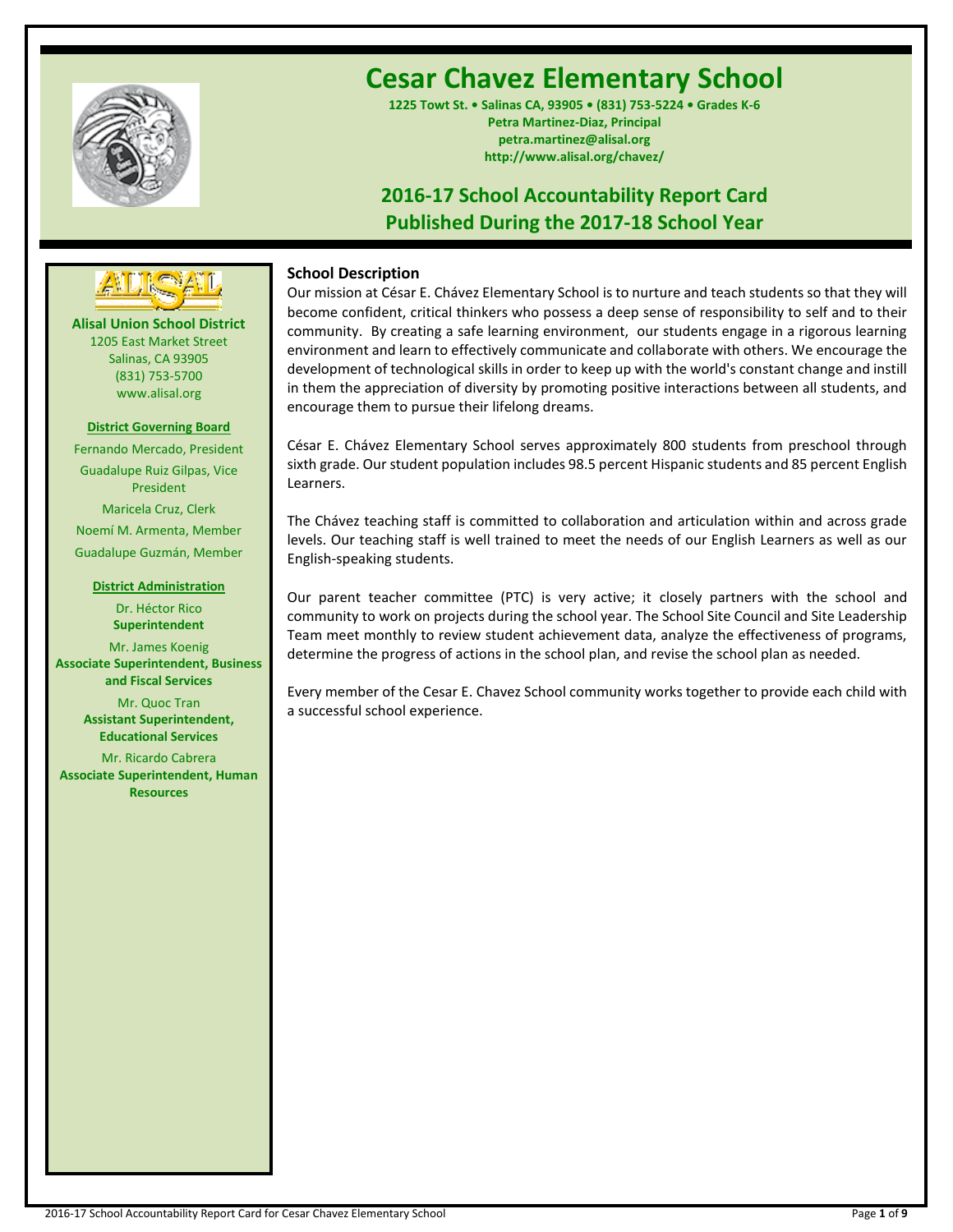## **About the SARC**

By February 1 of each year, every school in California is required by state law to publish a School Accountability Report Card (SARC). The SARC contains information about the condition and performance of each California public school. Under the Local Control Funding Formula (LCFF) all local educational agencies (LEAs) are required to prepare a Local Control and Accountability Plan (LCAP), which describes how they intend to meet annual school-specific goals for all pupils, with specific activities to address state and local priorities. Additionally, data reported in an LCAP is to be consistent with data reported in the SARC.

- For more information about SARC requirements, see the California Department of Education (CDE) SARC Web page at http://www.cde.ca.gov/ta/ac/sa/.
- For more information about the LCFF or LCAP, see the CDE LCFF Web page at http://www.cde.ca.gov/fg/aa/lc/.
- For additional information about the school, parents/guardians and community members should contact the school principal or the district office.

| 2016-17 Student Enrollment by Grade Level |                           |  |  |
|-------------------------------------------|---------------------------|--|--|
| <b>Grade Level</b>                        | <b>Number of Students</b> |  |  |
| Kindergarten                              | 109                       |  |  |
| Grade 1                                   | 114                       |  |  |
| Grade 2                                   | 109                       |  |  |
| Grade 3                                   | 117                       |  |  |
| Grade 4                                   | 105                       |  |  |
| Grade 5                                   | 142                       |  |  |
| Grade 6                                   | 120                       |  |  |
| <b>Total Enrollment</b>                   | 816                       |  |  |

| 2016-17 Student Enrollment by Group        |                                    |  |  |  |
|--------------------------------------------|------------------------------------|--|--|--|
| Group                                      | <b>Percent of Total Enrollment</b> |  |  |  |
| <b>Black or African American</b>           | 0                                  |  |  |  |
| American Indian or Alaska Native           | 0.1                                |  |  |  |
| Asian                                      | 0                                  |  |  |  |
| Filipino                                   | 0.1                                |  |  |  |
| <b>Hispanic or Latino</b>                  | 91.9                               |  |  |  |
| <b>Native Hawaiian or Pacific Islander</b> | 0                                  |  |  |  |
| White                                      | 0.4                                |  |  |  |
| <b>Two or More Races</b>                   | 0.1                                |  |  |  |
| <b>Socioeconomically Disadvantaged</b>     | 93.4                               |  |  |  |
| <b>English Learners</b>                    | 76                                 |  |  |  |
| <b>Students with Disabilities</b>          | 8.1                                |  |  |  |
| <b>Foster Youth</b>                        | Ω                                  |  |  |  |

## **A. Conditions of Learning**

#### **State Priority: Basic**

The SARC provides the following information relevant to the State priority: Basic (Priority 1):

- Degree to which teachers are appropriately assigned and fully credentialed in the subject area and for the pupils they are teaching;
- Pupils have access to standards-aligned instructional materials; and
- School facilities are maintained in good repair.

| <b>Teacher Credentials</b>                         |           |           |           |  |  |  |
|----------------------------------------------------|-----------|-----------|-----------|--|--|--|
| <b>Cesar Chavez Elementary School</b>              | $15 - 16$ | $16 - 17$ | $17 - 18$ |  |  |  |
| <b>With Full Credential</b>                        | 30        | 27        | 31        |  |  |  |
| <b>Without Full Credential</b>                     | 4         | 7         | 5         |  |  |  |
| <b>Teaching Outside Subject Area of Competence</b> | 0         | O         |           |  |  |  |
| <b>Alisal Union School District</b>                | 15-16     | $16 - 17$ | $17 - 18$ |  |  |  |
| <b>With Full Credential</b>                        |           |           | 334       |  |  |  |
| <b>Without Full Credential</b>                     |           |           | 61        |  |  |  |
| <b>Teaching Outside Subject Area of Competence</b> |           |           |           |  |  |  |

| Teacher Misassignments and Vacant Teacher Positions at this School       |  |  |  |  |  |  |  |
|--------------------------------------------------------------------------|--|--|--|--|--|--|--|
| <b>Cesar Chavez Elementary School</b><br>$17 - 18$<br>15-16<br>$16 - 17$ |  |  |  |  |  |  |  |
| <b>Teachers of English Learners</b>                                      |  |  |  |  |  |  |  |
| <b>Total Teacher Misassignments</b>                                      |  |  |  |  |  |  |  |
| <b>Vacant Teacher Positions</b>                                          |  |  |  |  |  |  |  |

\* "Misassignments" refers to the number of positions filled by teachers who lack legal authorization to teach that grade level, subject area, student group, etc. Total Teacher Misassignments includes the number of Misassignments of Teachers of English Learners.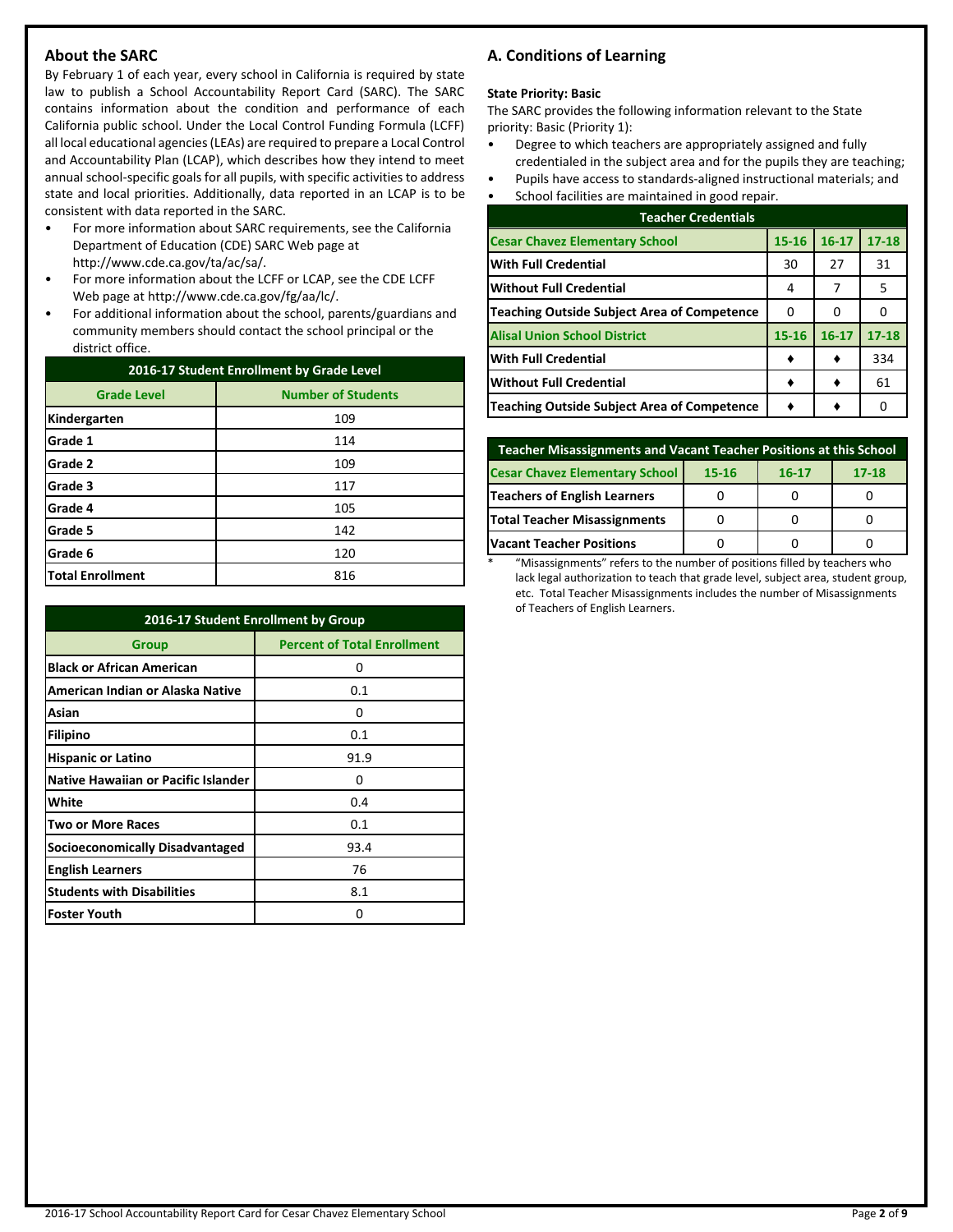## **Quality, Currency, Availability of Textbooks and Instructional Materials (School Year 2017-18)**

In order to support classroom professionals in teaching the Language Arts and Math Common Core State Standards, Engage NY curriculum, in both content areas was recommended and adopted as district curriculum. Both Engage NY Language Arts and Math were piloted and feedback from teachers attested to the ability of these common core resources to meet the requirements of the new common core state standards (CCSS).

In Language Arts:

K-1-2-3 Wonders is used to teacher all Language Arts standards. 4-6 used Engage NY solely to teach all Language Arts standards.

In Math:

At K-6, teachers used both the adopted Everyday Math curriculum and Engage NY Math, selecting one as their primary resource and the other as a secondary resource.

Bilingual Transference classrooms were able to use the Engage NY Math because student materials became available.

| <b>Textbooks and Instructional Materials</b><br>Year and month in which data were collected: 9/2017 |                                                                                                                                               |                 |  |  |  |
|-----------------------------------------------------------------------------------------------------|-----------------------------------------------------------------------------------------------------------------------------------------------|-----------------|--|--|--|
| <b>Core Curriculum Area</b>                                                                         | <b>Textbooks and Instructional Materials/Year of Adoption</b>                                                                                 |                 |  |  |  |
| <b>Reading/Language Arts</b>                                                                        | McMillan / McGraw-Hill, Wonders-Adopted 2017<br>Engage New York Language Arts- Adopted 2014<br>McMillan / McGraw-Hill, Treasures-Adopted 2010 |                 |  |  |  |
|                                                                                                     | The textbooks listed are from most recent adoption:<br>Percent of students lacking their own assigned textbook:                               | <b>Yes</b><br>0 |  |  |  |
| <b>Mathematics</b>                                                                                  | Engage New York Math-Adopted 2014                                                                                                             |                 |  |  |  |
|                                                                                                     | The textbooks listed are from most recent adoption:                                                                                           | Yes             |  |  |  |
|                                                                                                     | Percent of students lacking their own assigned textbook:                                                                                      | 0               |  |  |  |
| <b>Science</b>                                                                                      | Delta Foss- (Kinder-5th grades) - Adopted 2007<br>McGraw-Hill-Wonders (K-3 grade) - Embedded<br>McGraw-Hill (6th grade)                       |                 |  |  |  |
|                                                                                                     | The textbooks listed are from most recent adoption:                                                                                           | Yes             |  |  |  |
|                                                                                                     | Percent of students lacking their own assigned textbook:                                                                                      | 0               |  |  |  |
| <b>History-Social Science</b>                                                                       | McGraw-Hill, Vistas (4-6th)- Adopted 2006<br>McGraw-Hill-Wonders (K-3 grade) - Embedded                                                       |                 |  |  |  |
|                                                                                                     | The textbooks listed are from most recent adoption:                                                                                           | Yes             |  |  |  |
|                                                                                                     | Percent of students lacking their own assigned textbook:                                                                                      | 0               |  |  |  |
| <b>Foreign Language</b>                                                                             | Not applicable                                                                                                                                |                 |  |  |  |
|                                                                                                     | The textbooks listed are from most recent adoption:                                                                                           | <b>No</b>       |  |  |  |
|                                                                                                     | Percent of students lacking their own assigned textbook:                                                                                      | 0               |  |  |  |
| <b>Health</b>                                                                                       | Not applicable                                                                                                                                |                 |  |  |  |
|                                                                                                     | The textbooks listed are from most recent adoption:                                                                                           | <b>No</b>       |  |  |  |
|                                                                                                     | Percent of students lacking their own assigned textbook:                                                                                      | 0               |  |  |  |
| <b>Visual and Performing Arts</b>                                                                   | Not applicable                                                                                                                                |                 |  |  |  |
|                                                                                                     | The textbooks listed are from most recent adoption:                                                                                           | No              |  |  |  |
|                                                                                                     | Percent of students lacking their own assigned textbook:                                                                                      | 0               |  |  |  |
| <b>Science Laboratory Equipment</b>                                                                 | N/A                                                                                                                                           |                 |  |  |  |
|                                                                                                     | The textbooks listed are from most recent adoption:                                                                                           | N/A             |  |  |  |
| Note: Cells with N/A values do not require data.                                                    | Percent of students lacking their own assigned textbook:                                                                                      | 0               |  |  |  |

2016-17 School Accountability Report Card for Cesar Chavez Elementary School Page **3** of **9**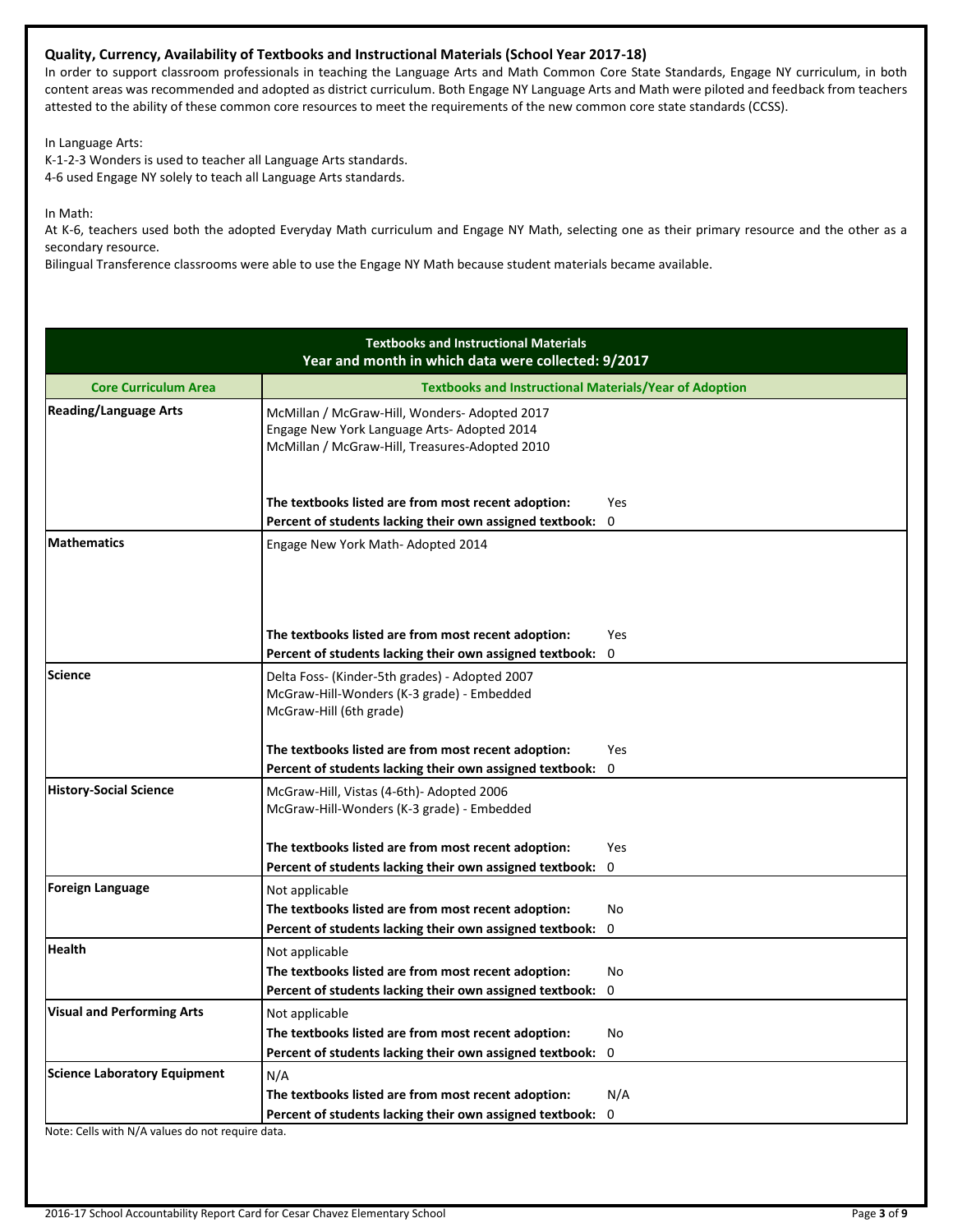## **School Facility Conditions and Planned Improvements (Most Recent Year)**

César E. Chávez School is 21 years old. The school garden has been remolded and turned into an outdoor classroom. The grass area has been upgraded by replacing a lime-treated area with new grass. This motivates the students to keep their school safe and clean. A second play structure has been added to the playground area in order to service the student population better. Our custodial and district maintenance staff work hard to maintain a safe and clean campus.

| <b>School Facility Good Repair Status (Most Recent Year)</b><br>Year and month in which data were collected: August, 2017 |                  |      |                      |      |                                |
|---------------------------------------------------------------------------------------------------------------------------|------------------|------|----------------------|------|--------------------------------|
|                                                                                                                           |                  |      | <b>Repair Status</b> |      | <b>Repair Needed and</b>       |
| <b>System Inspected</b>                                                                                                   | Good             |      | Fair                 | Poor | <b>Action Taken or Planned</b> |
| <b>Systems:</b><br>Gas Leaks, Mechanical/HVAC, Sewer                                                                      | х                |      |                      |      |                                |
| Interior:<br><b>Interior Surfaces</b>                                                                                     | X                |      |                      |      |                                |
| <b>Cleanliness:</b><br>Overall Cleanliness, Pest/ Vermin Infestation                                                      | x                |      |                      |      |                                |
| Electrical:<br>Electrical                                                                                                 | X                |      |                      |      |                                |
| <b>Restrooms/Fountains:</b><br>Restrooms, Sinks/ Fountains                                                                | X                |      |                      |      |                                |
| Safety:<br>Fire Safety, Hazardous Materials                                                                               | x                |      |                      |      |                                |
| Structural:<br>Structural Damage, Roofs                                                                                   | X                |      |                      |      |                                |
| External:<br>Playground/School Grounds, Windows/Doors/Gates/Fences                                                        | X                |      |                      |      |                                |
| <b>Overall Rating</b>                                                                                                     | <b>Exemplary</b> | Good | Fair                 | Poor |                                |
|                                                                                                                           | X                |      |                      |      |                                |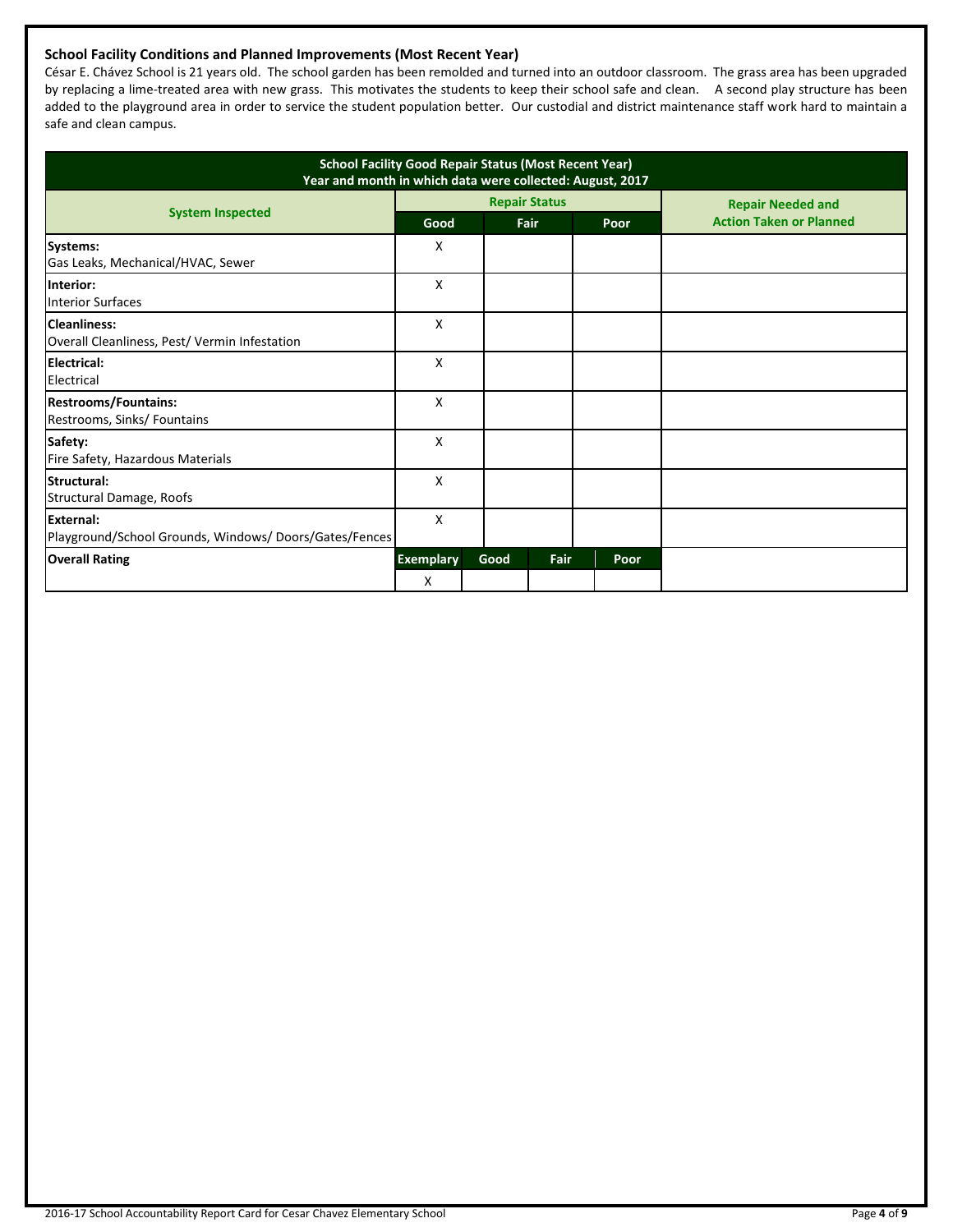## **B. Pupil Outcomes**

#### **State Priority: Pupil Achievement**

The SARC provides the following information relevant to the State priority: Pupil Achievement (Priority 4):

- Statewide assessments (i.e., California Assessment of Student Performance and Progress [CAASPP] System, which includes the Smarter Balanced Summative Assessments for students in the general education population and the California Alternate Assessments [CAAs] for English language arts/literacy [ELA] and mathematics given in grades three through eight and grade eleven. The CAAs have replaced the California Alternate Performance Assessment [CAPA] for ELA and mathematics, which were eliminated in 2015. Only eligible students may participate in the administration of the CAAs. CAA items are aligned with alternate achievement standards, which are linked with the Common Core State Standards [CCSS] for students with significant cognitive disabilities); and
- The percentage of students who have successfully completed courses that satisfy the requirements for entrance to the University of California and the California State University, or career technical education sequences or programs of study

| 2016-17 CAASPP Results for All Students |                                                                                       |                                  |       |       |              |    |  |
|-----------------------------------------|---------------------------------------------------------------------------------------|----------------------------------|-------|-------|--------------|----|--|
|                                         | Percent of Students Meeting or Exceeding the State Standards<br>$(grades 3-8 and 11)$ |                                  |       |       |              |    |  |
| <b>Subject</b>                          |                                                                                       | <b>School</b><br><b>District</b> |       |       | <b>State</b> |    |  |
|                                         | $15 - 16$                                                                             | 16-17                            | 15-16 | 15-16 | $16 - 17$    |    |  |
| IELA                                    | 22                                                                                    | 28                               | 24    | 28    | 48           | 48 |  |
| Math                                    | 21                                                                                    | 23                               | 18    | 21    | 36           | 37 |  |

Percentages are not calculated when the number of students tested is ten or less, either because the number of students in this category is too small for statistical accuracy or to protect student privacy.

| <b>CAASPP Test Results in Science for All Students</b>                                                     |                                                  |           |                                          |    |    |    |
|------------------------------------------------------------------------------------------------------------|--------------------------------------------------|-----------|------------------------------------------|----|----|----|
| <b>Percent of Students Scoring at Proficient or Advanced</b><br>(meeting or exceeding the state standards) |                                                  |           |                                          |    |    |    |
| <b>Subject</b>                                                                                             | <b>District</b><br><b>School</b><br><b>State</b> |           |                                          |    |    |    |
|                                                                                                            | $14 - 15$                                        | $15 - 16$ | 14-15<br>$15 - 16$<br>14-15<br>$15 - 16$ |    |    |    |
| Science                                                                                                    | 30                                               | 17        | 31                                       | 28 | 56 | 54 |

Note: Science test results include California Standards Tests (CSTs), California Modified Assessment (CMA), and California Alternate Performance Assessment (CAPA) in grades five, eight, and ten.

Note: Scores are not shown when the number of students tested is ten or less, either because the number of students in this category is too small for statistical accuracy or to protect student privacy.

Note: The 2016-17 data are not available. The California Department of Education is developing a new science assessment based on the Next Generation Science Standards for California Public Schools (CA NGSS). The new California Science Test (CAST) was piloted in spring 2017. The CST and CMA for Science will no longer be administered.

| Grade | 2016-17 Percent of Students Meeting Fitness Standards |        |        |  |  |
|-------|-------------------------------------------------------|--------|--------|--|--|
| Level | 4 of 6                                                | 5 of 6 | 6 of 6 |  |  |
|       | 25.2                                                  | 17 7   | 8.6    |  |  |
|       |                                                       |        |        |  |  |

Percentages are not calculated when the number of students tested is ten or less, either because the number of students in this category is too small for statistical accuracy or to protect student privacy.

| 2015-16 CAASPP Results by Student Group<br>Science (grades 5, 8, and 10) |                           |                   |                            |                               |  |  |  |
|--------------------------------------------------------------------------|---------------------------|-------------------|----------------------------|-------------------------------|--|--|--|
|                                                                          | <b>Number of Students</b> |                   | <b>Percent of Students</b> |                               |  |  |  |
| <b>Group</b>                                                             | <b>Enrolled</b>           | with Valid Scores | w/ Valid Scores            | <b>Proficient or Advanced</b> |  |  |  |
| <b>All Students</b>                                                      | 122                       | 118               | 96.7                       | 17.0                          |  |  |  |
| <b>Male</b>                                                              | 66                        | 64                | 97.0                       | 17.2                          |  |  |  |
| Female                                                                   | 56                        | 54                | 96.4                       | 16.7                          |  |  |  |
| <b>Hispanic or Latino</b>                                                | 117                       | 113               | 96.6                       | 17.7                          |  |  |  |
| Socioeconomically Disadvantaged                                          | 115                       | 111               | 96.5                       | 13.5                          |  |  |  |
| <b>English Learners</b>                                                  | 83                        | 80                | 96.4                       | 3.8                           |  |  |  |
| <b>Students with Disabilities</b>                                        | 15                        | 15                | 100.0                      | 6.7                           |  |  |  |
| <b>Students Receiving Migrant Education Services</b>                     | 17                        | 16                | 94.1                       | 12.5                          |  |  |  |

Science test results include CSTs, CMA, and CAPA in grades five, eight, and ten. The "Proficient or Advanced" is calculated by taking the total number of students who scored at Proficient or Advanced on the science assessment divided by the total number of students with valid scores. Scores are not shown when the number of students tested is ten or less, either because the number of students in this category is too small for statistical accuracy or to protect student privacy.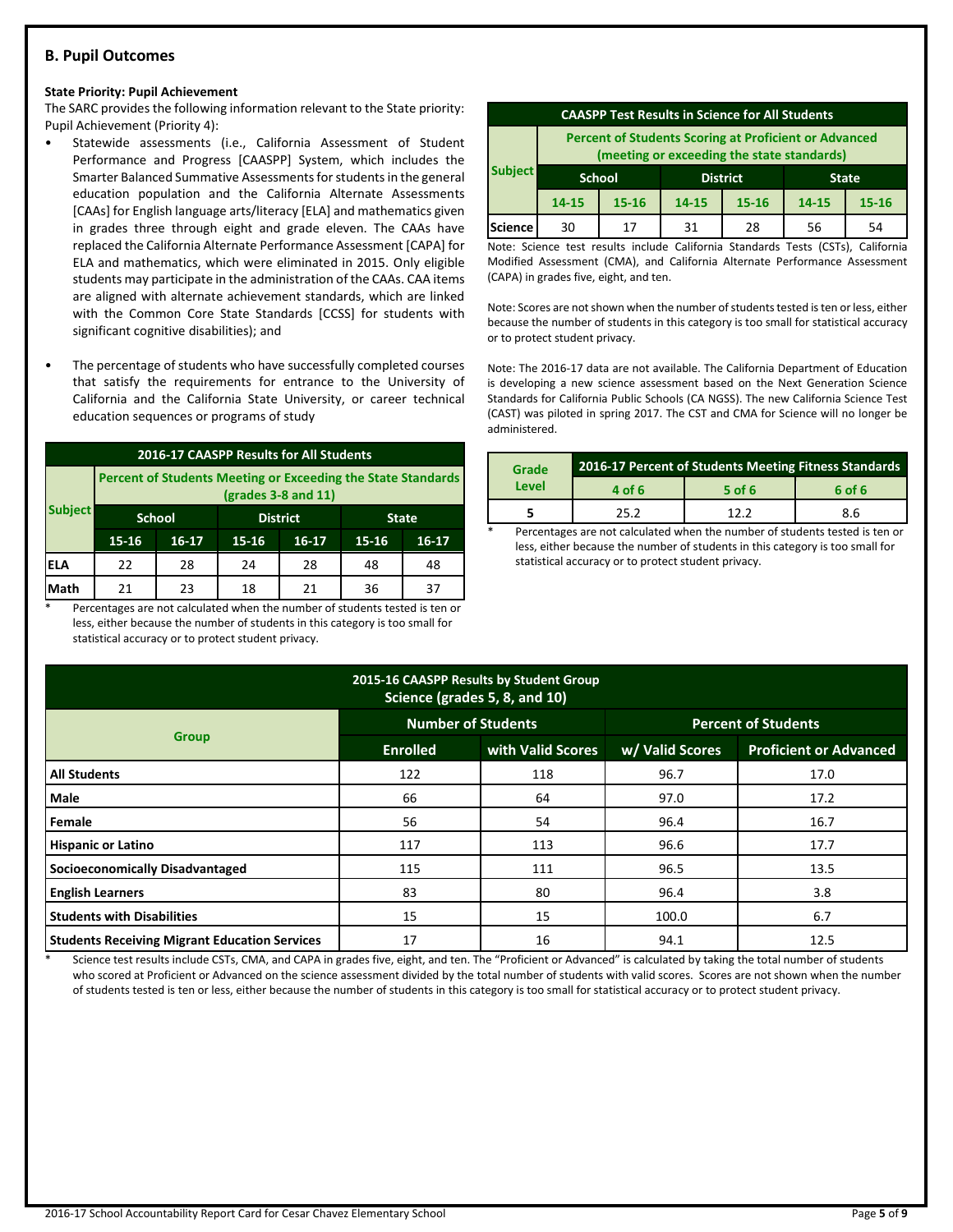| School Year 2016-17 CAASPP Assessment Results - English Language Arts (ELA)<br>Disaggregated by Student Groups, Grades Three through Eight and Eleven |                                   |                                |                                 |                                          |  |  |
|-------------------------------------------------------------------------------------------------------------------------------------------------------|-----------------------------------|--------------------------------|---------------------------------|------------------------------------------|--|--|
| <b>Student Group</b>                                                                                                                                  | <b>Total</b><br><b>Enrollment</b> | <b>Number</b><br><b>Tested</b> | <b>Percent</b><br><b>Tested</b> | <b>Percent</b><br><b>Met or Exceeded</b> |  |  |
| <b>All Students</b>                                                                                                                                   | 495                               | 490                            | 98.99                           | 27.81                                    |  |  |
| Male                                                                                                                                                  | 255                               | 251                            | 98.43                           | 21.91                                    |  |  |
| Female                                                                                                                                                | 240                               | 239                            | 99.58                           | 34.03                                    |  |  |
| <b>Hispanic or Latino</b>                                                                                                                             | 469                               | 464                            | 98.93                           | 27.65                                    |  |  |
| White                                                                                                                                                 | $- -$                             | $- -$                          | $-$                             | $-$                                      |  |  |
| <b>Two or More Races</b>                                                                                                                              | --                                | $-$                            | --                              |                                          |  |  |
| <b>Socioeconomically Disadvantaged</b>                                                                                                                | 459                               | 454                            | 98.91                           | 28.48                                    |  |  |
| <b>English Learners</b>                                                                                                                               | 458                               | 454                            | 99.13                           | 27.81                                    |  |  |
| <b>Students with Disabilities</b>                                                                                                                     | 47                                | 46                             | 97.87                           | 4.35                                     |  |  |
| <b>Students Receiving Migrant Education Services</b>                                                                                                  | 56                                | 55                             | 98.21                           | 32.73                                    |  |  |
| <b>Foster Youth</b>                                                                                                                                   | $- -$                             | $- -$                          | $\overline{\phantom{m}}$        | $\overline{\phantom{m}}$                 |  |  |

Note: ELA test results include the Smarter Balanced Summative Assessment and the CAA. The "Percent Met or Exceeded" is calculated by taking the total number of students who met or exceeded the standard on the Smarter Balanced Summative Assessment plus the total number of students who met the standard (i.e., achieved Level 3–Alternate) on the CAAs divided by the total number of students who participated in both assessments.

Note: Double dashes (--) appear in the table when the number of students is ten or less, either because the number of students in this category is too small for statistical accuracy or to protect student privacy.

Note: The number of students tested includes all students who participated in the test whether they received a score or not; however, the number of students tested is not the number that was used to calculate the achievement level percentages. The achievement level percentages are calculated using only students who received scores.

| School Year 2016-17 CAASPP Assessment Results - Mathematics<br>Disaggregated by Student Groups, Grades Three through Eight and Eleven |                                   |                                |                                 |                                          |  |  |
|---------------------------------------------------------------------------------------------------------------------------------------|-----------------------------------|--------------------------------|---------------------------------|------------------------------------------|--|--|
| <b>Student Group</b>                                                                                                                  | <b>Total</b><br><b>Enrollment</b> | <b>Number</b><br><b>Tested</b> | <b>Percent</b><br><b>Tested</b> | <b>Percent</b><br><b>Met or Exceeded</b> |  |  |
| <b>All Students</b>                                                                                                                   | 495                               | 490                            | 98.99                           | 23.47                                    |  |  |
| Male                                                                                                                                  | 255                               | 251                            | 98.43                           | 23.11                                    |  |  |
| Female                                                                                                                                | 240                               | 239                            | 99.58                           | 23.85                                    |  |  |
| <b>Hispanic or Latino</b>                                                                                                             | 469                               | 464                            | 98.93                           | 23.28                                    |  |  |
| White                                                                                                                                 | --                                | $-$                            | --                              |                                          |  |  |
| <b>Two or More Races</b>                                                                                                              | --                                | $\overline{\phantom{m}}$       | --                              | --                                       |  |  |
| <b>Socioeconomically Disadvantaged</b>                                                                                                | 458                               | 453                            | 98.91                           | 24.28                                    |  |  |
| <b>English Learners</b>                                                                                                               | 458                               | 454                            | 99.13                           | 23.79                                    |  |  |
| <b>Students with Disabilities</b>                                                                                                     | 47                                | 46                             | 97.87                           | 4.35                                     |  |  |
| <b>Students Receiving Migrant Education Services</b>                                                                                  | 56                                | 55                             | 98.21                           | 30.91                                    |  |  |
| <b>Foster Youth</b>                                                                                                                   | --                                | --                             | --                              |                                          |  |  |

Note: Mathematics test results include the Smarter Balanced Summative Assessment and the CAA. The "Percent Met or Exceeded" is calculated by taking the total number of students who met or exceeded the standard on the Smarter Balanced Summative Assessment plus the total number of students who met the standard (i.e., achieved Level 3–Alternate) on the CAAs divided by the total number of students who participated in both assessments.

Note: Double dashes (--) appear in the table when the number of students is ten or less, either because the number of students in this category is too small for statistical accuracy or to protect student privacy.

Note: The number of students tested includes all students who participated in the test whether they received a score or not; however, the number of students tested is not the number that was used to calculate the achievement level percentages. The achievement level percentages are calculated using only students who received scores.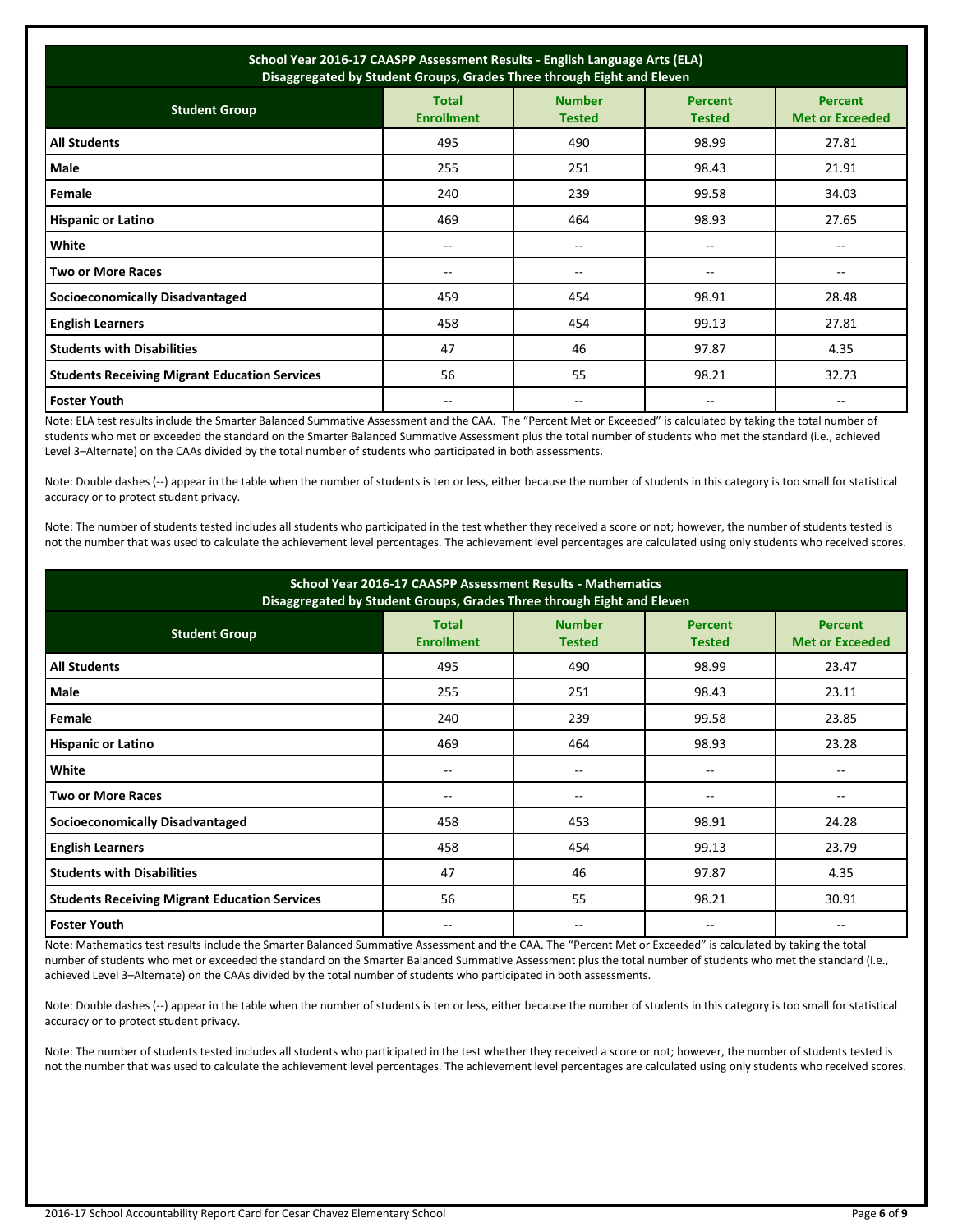## **C. Engagement**

#### **State Priority: Parental Involvement**

The SARC provides the following information relevant to the State priority: Parental Involvement (Priority 3):

• Efforts the school district makes to seek parent input in making decisions for the school district and each schoolsite.

#### **Opportunities for Parental Involvement (School Year 2017-18)**

We believe that parents play a critical role in the success of their children, and we have numerous ways that parents can be involved at César E. Chávez Elementary School. In addition to helping with homework and attending parent conferences, parents are also involved in school events. They also take on leadership roles in our school through the Parent Teacher Club and our School Site Council. Parents chaperone field trips, attend student performances, and are invited to our Student of the Month Awards and trimester academic, attendance, and Positive Behavior Intervention Support awards ceremonies. Parents may reach out to any staff member to express their interest in being more involved in school activities. For more opportunities to participate at your school, please call your school Principal, Petra Martínez, at (831) 753-5224.

#### **State Priority: School Climate**

The SARC provides the following information relevant to the State priority: School Climate (Priority 6):

- Pupil suspension rates;
- Pupil expulsion rates; and
- Other local measures on the sense of safety.

#### **School Safety Plan**

To succeed in a rigorous learning environment, students must feel safe and believe that they are capable of learning. The school maintains a strict student code of conduct and strongly supports each classroom environment by responding proactively to student discipline issues. Staff members continuously supervise our campus to maintain a safe environment for all students. All visitors are asked to check in with the office staff prior to coming onto campus. Our safety plan is updated annually and monitored monthly to ensure the safety of all students. We practice monthly school wide drills to prepare for an emergency and our campus has a closed campus policy.

| <b>Suspensions and Expulsions</b> |         |         |         |  |  |  |
|-----------------------------------|---------|---------|---------|--|--|--|
| <b>School</b>                     | 2014-15 | 2015-16 | 2016-17 |  |  |  |
| <b>Suspensions Rate</b>           | 5.4     | 3.3     | 2.8     |  |  |  |
| <b>Expulsions Rate</b>            | 0.0     | 0.0     | 0.0     |  |  |  |
| <b>District</b>                   | 2014-15 | 2015-16 | 2016-17 |  |  |  |
| <b>Suspensions Rate</b>           | 1.1     | 1.0     | 0.5     |  |  |  |
| <b>Expulsions Rate</b>            | 0.0     | 0.0     | 0.0     |  |  |  |
| <b>State</b>                      | 2014-15 | 2015-16 | 2016-17 |  |  |  |
| <b>Suspensions Rate</b>           | 3.8     | 3.7     | 3.6     |  |  |  |
| <b>Expulsions Rate</b>            | 0.1     | 0.1     | 0.1     |  |  |  |

## **D. Other SARC Information**

The information in this section is required to be in the SARC but is not included in the state priorities for LCFF.

| 2017-18 Federal Intervention Program                |               |                 |  |  |  |
|-----------------------------------------------------|---------------|-----------------|--|--|--|
| <b>Indicator</b>                                    | <b>School</b> | <b>District</b> |  |  |  |
| <b>Program Improvement Status</b>                   | In PI         |                 |  |  |  |
| <b>First Year of Program Improvement</b>            | 2004-2005     |                 |  |  |  |
| Year in Program Improvement                         | Year 3        |                 |  |  |  |
| Number of Schools Currently in Program Improvement  | 8             |                 |  |  |  |
| Percent of Schools Currently in Program Improvement | 61.5          |                 |  |  |  |

## **Academic Counselors and Other Support Staff at this School**

| <b>Number of Full-Time Equivalent (FTE)</b>                |               |  |  |  |
|------------------------------------------------------------|---------------|--|--|--|
| <b>Academic Counselor</b>                                  | Ω             |  |  |  |
| <b>Counselor (Social/Behavioral or Career Development)</b> |               |  |  |  |
| Library Media Teacher (Librarian)                          | 1             |  |  |  |
| Library Media Services Staff (Paraprofessional)            | 0             |  |  |  |
| Psychologist                                               | .5            |  |  |  |
| <b>Social Worker</b>                                       |               |  |  |  |
| <b>Nurse</b>                                               | $\mathcal{L}$ |  |  |  |
| Speech/Language/Hearing Specialist                         | .5            |  |  |  |
| <b>Resource Specialist</b>                                 | 1             |  |  |  |
| Other                                                      |               |  |  |  |
| <b>Average Number of Students per Staff Member</b>         |               |  |  |  |
| <b>Academic Counselor</b>                                  |               |  |  |  |

One Full Time Equivalent (FTE) equals one staff member working full time; one FTE could also represent two staff members who each work 50 percent of full time.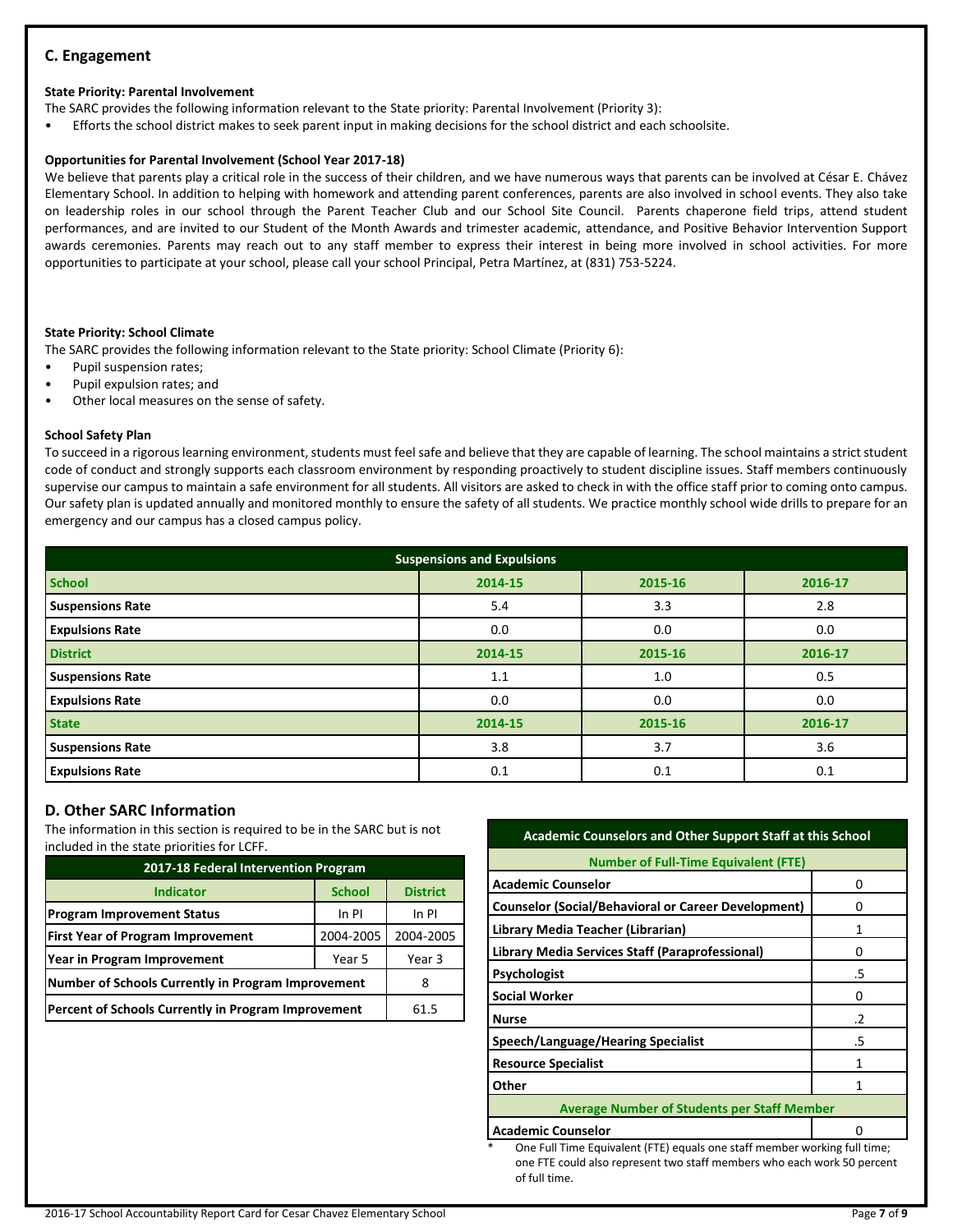|                | Average Class Size and Class Size Distribution (Elementary) |         |          |                              |                |              |         |         |                |                 |                 |              |
|----------------|-------------------------------------------------------------|---------|----------|------------------------------|----------------|--------------|---------|---------|----------------|-----------------|-----------------|--------------|
|                |                                                             |         |          | <b>Number of Classrooms*</b> |                |              |         |         |                |                 |                 |              |
| Grade          | <b>Average Class Size</b>                                   |         | $1 - 20$ |                              | $21 - 32$      |              |         | $33+$   |                |                 |                 |              |
|                | 2014-15                                                     | 2015-16 | 2016-17  | 2014-15                      | $2015 - 16$    | 2016-17      | 2014-15 | 2015-16 |                | 2016-17 2014-15 | 2015-16 2016-17 |              |
| К              | 29                                                          | 28      | 27       |                              |                |              | 4       | 4       | 4              |                 |                 |              |
| 1              | 25                                                          | 24      | 29       |                              | $\overline{2}$ |              | 5       | 3       | 4              |                 |                 |              |
| $\overline{2}$ | 27                                                          | 24      | 22       |                              |                | 1            | 4       | 5       | 4              |                 |                 |              |
| 3              | 29                                                          | 27      | 23       |                              |                | $\mathbf{1}$ | 4       | 4       | $\overline{4}$ |                 |                 |              |
| 4              | 31                                                          | 29      | 26       |                              |                | 1            | 4       | 5       | $\overline{2}$ |                 |                 | $\mathbf{1}$ |
| 5              | 30                                                          | 30      | 28       |                              |                | 1            | 4       | 4       | 1              |                 |                 | 3            |
| 6              | 31                                                          | 29      | 30       |                              |                |              | 4       | 4       | 4              |                 |                 |              |
| Other          | 31                                                          |         |          |                              |                |              | 1       |         |                |                 |                 |              |

Number of classes indicates how many classes fall into each size category (a range of total students per class).

## **Professional Development provided for Teachers**

The major areas of professional development for teachers in 2016-17 included the following:

- Standards-based planning for instruction, learning and assessment
- **Explicit Direct Instruction**
- Bilingual Transference (for teachers facilitating Alternative Bilingual Education classes)
- Lesson Design and Engagement for Close Reading
- Coaching Cycles (for Academic Coaches)
- Teaching to the Math standards
- Guided Language Acquisition Design (G.L.A.D.)

Professional development was delivered through grade level sessions during regular work days with release time for classroom teachers. Teachers were supported during implementation by the site's Instructional Coach.

During the 2016-17 and 2017-18 school years, we continued with the same professional development and we added writing. Our data showed that writing was an area of weakness for our students and a teacher survey also showed that they were interested in professional development in this are. We used the program Write Up a Storm.

| FY 2015-16 Teacher and Administrative Salaries                                                                                                               |                                  |                                                                         |  |  |  |  |
|--------------------------------------------------------------------------------------------------------------------------------------------------------------|----------------------------------|-------------------------------------------------------------------------|--|--|--|--|
| Category                                                                                                                                                     | <b>District</b><br><b>Amount</b> | <b>State Average for</b><br><b>Districts In Same</b><br><b>Category</b> |  |  |  |  |
| <b>Beginning Teacher Salary</b>                                                                                                                              | \$41,752                         | \$48,678                                                                |  |  |  |  |
| <b>Mid-Range Teacher Salary</b>                                                                                                                              | \$67,888                         | \$78,254                                                                |  |  |  |  |
| <b>Highest Teacher Salary</b>                                                                                                                                | \$94,604                         | \$96,372                                                                |  |  |  |  |
| <b>Average Principal Salary (ES)</b>                                                                                                                         | \$114,725                        | \$122,364                                                               |  |  |  |  |
| <b>Average Principal Salary (MS)</b>                                                                                                                         |                                  | \$125,958                                                               |  |  |  |  |
| <b>Average Principal Salary (HS)</b>                                                                                                                         |                                  | \$126,758                                                               |  |  |  |  |
| <b>Superintendent Salary</b>                                                                                                                                 | \$190,800                        | \$212,818                                                               |  |  |  |  |
| <b>Percent of District Budget</b>                                                                                                                            |                                  |                                                                         |  |  |  |  |
| <b>Teacher Salaries</b>                                                                                                                                      | 33%                              | 38%                                                                     |  |  |  |  |
| <b>Administrative Salaries</b><br>. The second contract of the contract of the second contract $\alpha$ and $\alpha$ are contracted to $\alpha$ and $\alpha$ | 6%                               | 5%                                                                      |  |  |  |  |

| FY 2015-16 Expenditures Per Pupil and School Site Teacher Salaries |                               |                                  |                     |               |  |
|--------------------------------------------------------------------|-------------------------------|----------------------------------|---------------------|---------------|--|
| <b>Level</b>                                                       | <b>Expenditures Per Pupil</b> | <b>Average</b><br><b>Teacher</b> |                     |               |  |
|                                                                    | <b>Total</b>                  | <b>Restricted</b>                | <b>Unrestricted</b> | <b>Salary</b> |  |
| <b>School Site</b>                                                 | \$4,310                       | \$637                            | \$3,673             | \$66,650      |  |
| <b>District</b>                                                    |                               |                                  | \$5,459             | \$68,478      |  |
| <b>State</b>                                                       |                               |                                  | \$6,574             | \$78,363      |  |
| <b>Percent Difference: School Site/District</b>                    |                               |                                  | $-32.7$             | 2.8           |  |
| Percent Difference: School Site/ State                             |                               |                                  | $-21.7$             | $-5.8$        |  |

Cells with  $\blacklozenge$  do not require data.

For detailed information on salaries, see the CDE Certificated Salaries & Benefits webpage a[t www.cde.ca.gov/ds/fd/cs/.](http://www.cde.ca.gov/ds/fd/cs/)